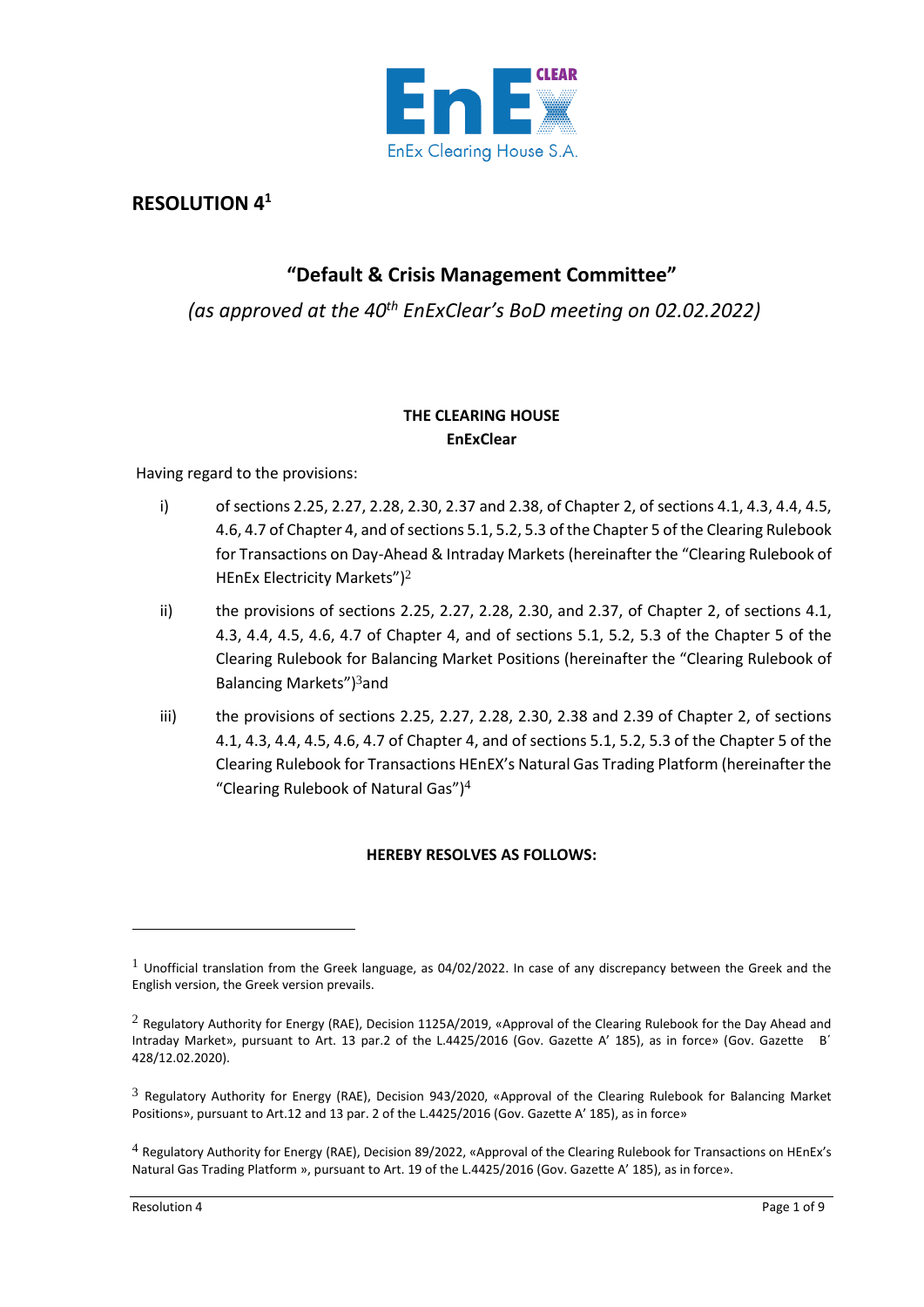## **Article 1. Scope of Application & Definitions**

### **1.1 Scope of Application**

- 1. By virtue of this Resolution, a "Default & Crisis Management Committee" is formed, to which the powers set out in Article 2 are delegated.
- 2. This Resolution determines all matters pertaining to the operation of the Default & Crisis Management Committee (henceforth the "Committee").

## **1.2 Definitions**

- 1. The terms and definitions used in this Resolution shall have the same meaning as the one assigned to them by Law 4425/2016, Law 4001/2011 or other related National or Union Law, in the Clearing Rulebook of HEnEx Electricity Markets, in the Clearing Rulebook of Balancing Market and in the Clearing Rulebook of Natural Gas, as well as any decisions issued in implementation of the above texts, unless otherwise expressly stipulated.
- 2. In every case, the provisions of this Resolution are interpreted in accordance with the rules and principles provisioned in the Scope of Application of the Clearing Rulebook of HEnEx Electricity Markets, in the Scope of Application of the Clearing Rulebook of Balancing Market and in the Scope of Application of the Clearing Rulebook of Natural Gas.

## **Article 2. Powers of the Committee**

#### **2.1.Decision – making powers**

- 1. The Committee shall decide on matters within its remit in accordance with the following subparagraphs.
- 2. The Committee is responsible for taking risk management measures, that is, measures that help limit or avert risk in connection with the operation of the Clearing System and the Clearing of Positions in the Balancing Market in accordance with the Clearing Rulebook of Balancing Market. In particular, the Committee is authorised:
	- a) To modify, on an extraordinary basis, the parameters of the calculation methodology of the Default Fund's size, applied by EnExClear on a regular basis in accordance with the provisions of section 2.27 of the Chapter 2 of the Clearing Rulebook of Balancing Market in case that the calculated size of the Default Fund doesn't cover the stress test based on historical or hypothetical scenario.
	- b) To readjust, on an extraordinary basis, the size of the Default Fund and/or request the payment of extraordinary contributions by Clearing Members in accordance with the provisions of sections 2.25, 2.27 and 2.28 of the Chapter 2 of the Clearing Rulebook of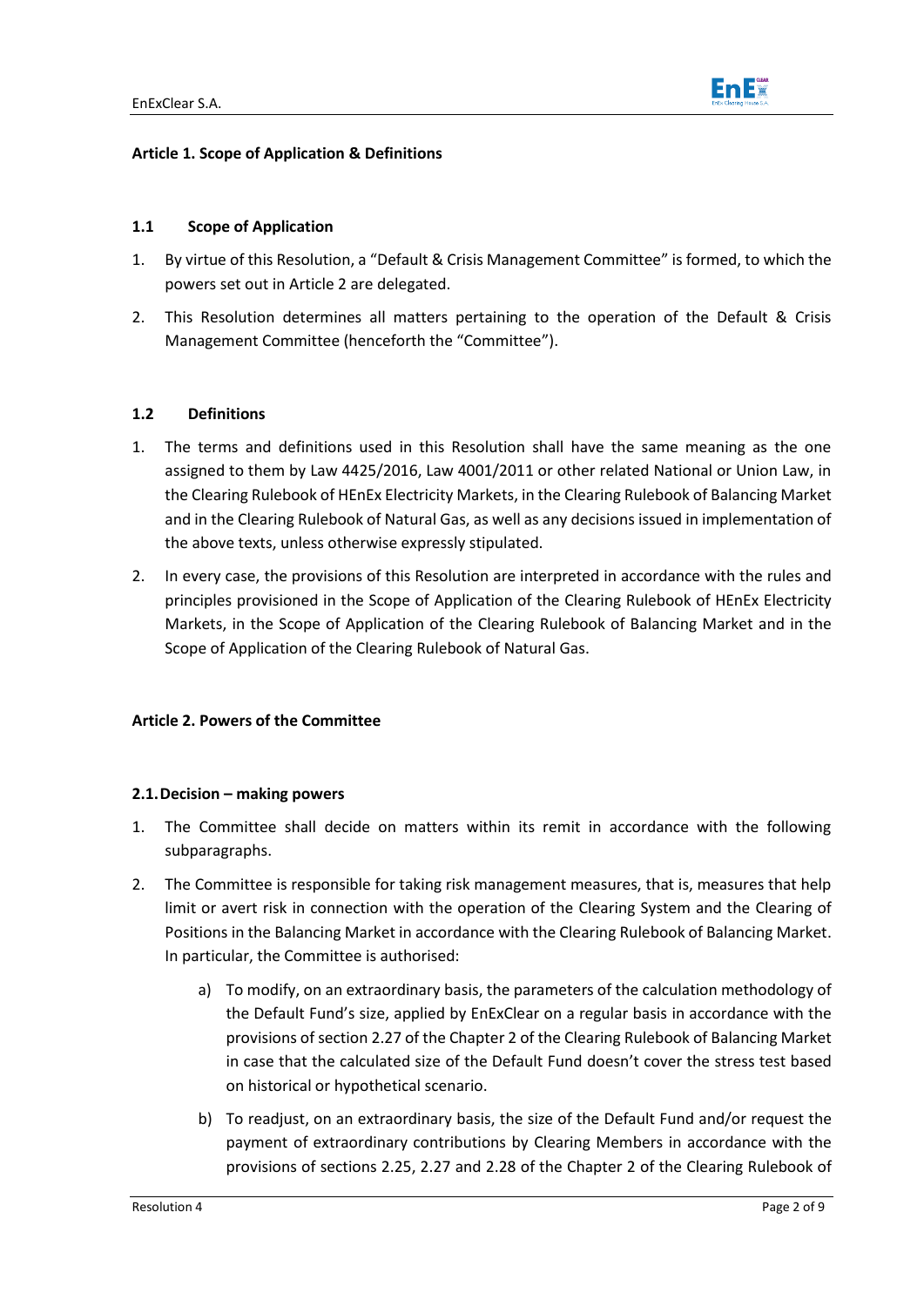

Balancing Market, particularly in cases of activation of the Default Fund, deletion of a Clearing Member, readjustment of a share account as a consequence of corporate actions or other events involving Clearing Members, ascertainment of inadequacy of resources on the basis of stress tests or in exceptional cases, for the purpose of protecting the market in particular on account of extreme fluctuations in market prices and volumes in general.

- c) To modify, on an extraordinary basis, the calculation method of the Margin in accordance with the provisions of section 2.39 of the Chapter 2 of the Clearing Rulebook of Balancing Market, or the alteration of Margin, not only for all Clearing Accounts but also for individual Accounts, setting a deadline for this purpose, particularly taking also into account any imminent risks in accordance with the provisions of section 2.39 of the Chapter 2 of the Clearing Rulebook of Balancing Market.
- d) To carry out alternative procedures for depositing collateral as well as for the fulfilment of positions' settlement obligations, especially when there are reasons for being unable to notify data and for technical malfunctions in general or other situations involving failure or insolvency on the part of the banks participating in clearing.
- e) To decide on the acceptance of Letter of Guarantee in case of breach of collaterals' concentration limits in the form of Letters of Guarantee by an issuer.
- f) To perform the Clearing of Positions using alternative methods, particularly in cases of System's malfunction.
- g) To take any other measure deemed necessary, depending on market circumstances and conditions, in order to protect the Clearing System against credit and other inherent risks.
- 3. The Committee is responsible for taking risk management measures, that is, measures that help limit or avert risk in connection with the clearing of transactions and the operation of the Clearing System, in accordance with the Clearing Rulebook of HEnEx Electricity Markets. In particular, the Committee is authorised:
	- a) To modify, on an extraordinary basis, the parameters of the calculation methodology of the Default Fund's size, applied by EnExClear on a regular basis in accordance with the provisions of section 2.27 of the Chapter 2 of the Clearing Rulebook of HEnEx Electricity Markets in case that the calculated size of the Default Fund doesn't cover the stress test based on historical or hypothetical scenario.
	- b) To readjust, on an extraordinary basis, the size of the Default Fund and/or request the payment of extraordinary contributions by Clearing Members in accordance with the provisions of sections 2.25, 2.27 and 2.28 of the Chapter 2 of the Clearing Rulebook of HEnEx Electricity Markets, particularly in cases of activation of the Default Fund, deletion of a Clearing Member, readjustment of a share account as a consequence of corporate actions or other events involving Clearing Members, ascertainment of inadequacy of resources on the basis of stress tests or in exceptional cases, for the purpose of protecting the market in particular on account of extreme fluctuations in market prices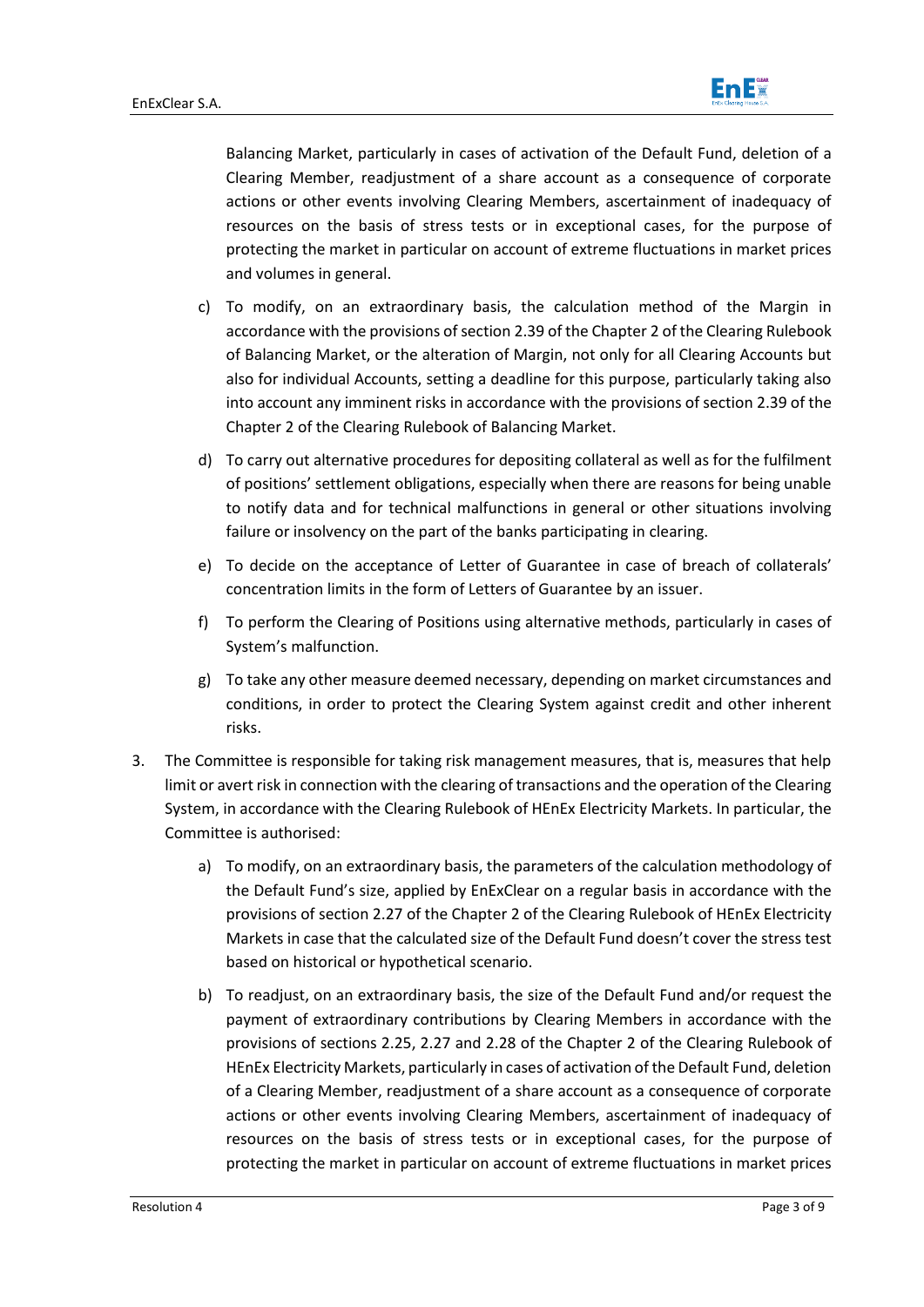

and volumes in general.

- c) To modify, on an extraordinary basis, the calculation method of the Margin, Credit Limit's use, Reference Prices, or the alteration of Margin, not only for all Clearing Accounts but also for individual Accounts, setting a deadline for this purpose, particularly taking also into account any imminent risks in accordance with the provisions of sections 2.37 and 2.38 of the Chapter 2 of the Clearing Rulebook of HEnEx Electricity Markets.
- d) To carry out alternative procedures for depositing collateral as well as for the fulfilment of transaction settlement obligations, especially when there are reasons for being unable to notify data and for technical malfunctions in general or other situations involving failure or insolvency on the part of the banks participating in clearing.
- e) To provide the Clearing Account's Credit Limit by using the resources of the Clearing Member's share account in the Default Fund in order to address exceptional circumstances of technical malfunction.
- f) To decide on the acceptance of Letter of Guarantee in case of breach of collaterals' concentration limits in the form of Letters of Guarantee by an issuer.
- g) To perform the clearing of transactions using alternative methods, particularly in cases of System's malfunction.
- h) To take any other measure deemed necessary, depending on market circumstances and conditions, in order to protect the Clearing System against credit and other inherent risks.
- 4. The Committee is responsible for taking risk management measures, that is, measures that help limit or avert risk in connection with the clearing of transactions and the operation of the Clearing System, in accordance with the Clearing Rulebook of Natural Gas. In particular, the Committee is authorised:
	- a) To modify, on an extraordinary basis, the parameters of the calculation methodology of the Default Fund's size, applied by EnExClear on a regular basis in accordance with the provisions of section 2.27 of the Chapter 2 of the Clearing Rulebook of Natural Gas in case that the calculated size of the Default Fund doesn't cover the stress test based on historical or hypothetical scenario.
	- b) To readjust, on an extraordinary basis, the size of the Default Fund and/or request the payment of extraordinary contributions by Clearing Members in accordance with the provisions of sections 2.25, 2.27 and 2.28 of the Chapter 2 of the Clearing Rulebook of Natural Gas, particularly in cases of activation of the Default Fund, deletion of a Clearing Member, readjustment of a share account as a consequence of corporate actions or other events involving Clearing Members, ascertainment of inadequacy of resources on the basis of stress tests or in exceptional cases, for the purpose of protecting the market in particular on account of extreme fluctuations in market prices and volumes in general.
	- c) To modify, on an extraordinary basis, the calculation method of the Margin, Credit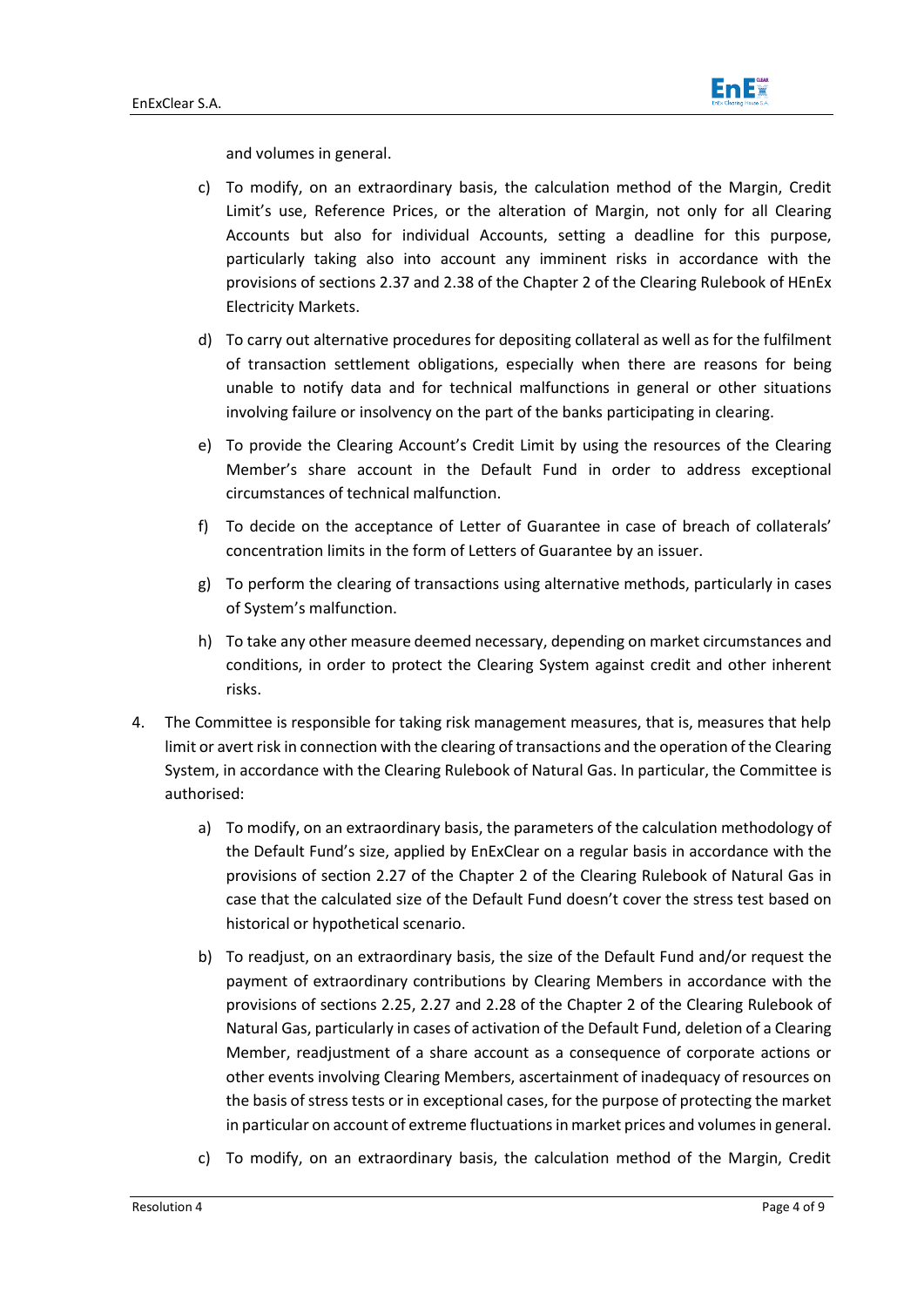

Limit's use, Reference Prices, or the alteration of Margin, not only for all Clearing Accounts but also for individual Accounts, setting a deadline for this purpose, particularly taking also into account any imminent risks in accordance with the provisions ofsections 2.37 and 2.38 of the Chapter 2 of the Clearing Rulebook of Natural Gas.

- d) To carry out alternative procedures for depositing collateral as well as for the fulfilment of transaction settlement obligations, especially when there are reasons for being unable to notify data and for technical malfunctions in general or other situations involving failure or insolvency on the part of the banks participating in clearing.
- e) To provide the Clearing Account's Credit Limit by using the resources of the Clearing Member's share account in the Default Fund in order to address exceptional circumstances of technical malfunction.
- f) To decide on the acceptance of Letter of Guarantee in case of breach of collaterals' concentration limits in the form of Letters of Guarantee by an issuer.
- g) To perform the clearing of transactions using alternative methods, particularly in cases of System's malfunction.
- h) To take any other measure deemed necessary, depending on market circumstances and conditions, in order to protect the Clearing System against credit and other inherent risks.
- 5. The Committee is authorised to take any necessary measure to address the default of a Clearing Member in accordance with the provisions of Chapter 4 of the Clearing Rulebook of the Balancing Market, particularly when this is due to Clearing Member's permanent failure and this entails the fulfilment of the cash obligations of cash settlement by EnExClear. For instance:
	- a) The decision making for the forfeiture of the Letter of Guarantee deposited as collateral under the instructions of EnExClear in order to secure fulfilment of any outstanding cash settlement obligations that arise due to the default.
	- b) The implementation of the close-out netting clauses in accordance with the provisions of the Clearing Rulebook of Balancing Market.
	- c) The decision making for the use of Collateral provided by Clearing Members, the resources of the Default Fund, or the Pre-Funded Financial Resources in order to secure fulfilment of outstanding cash obligations in the settlement process which arise as a consequence of the default as well as of the liquidity risks arising in general therefrom in the market, in accordance with the provisions of the Clearing Rulebook of Balancing Market.
	- d) The necessary decisions making to cover any loss arising due to the default, namely:
		- the use of collaterals or the forfeiture of the Letter of Guarantee that has been provided by the default Clearing Member, in accordance with the provisions of the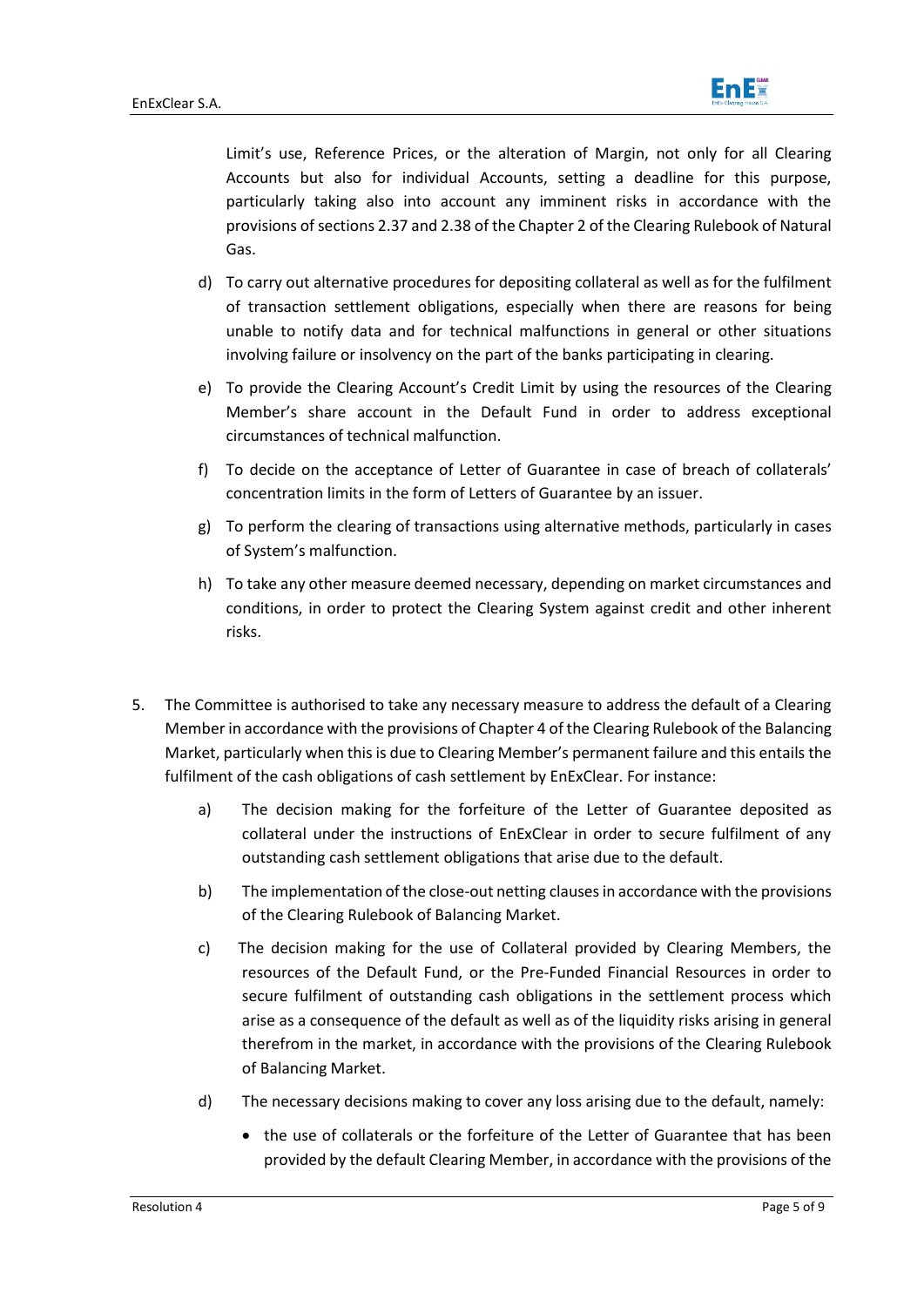

Clearing Rulebook of Balancing Market,

- the use of the share account of the default Clearing Member,
- the use of the rest of Share Accounts in the Default Fund, for the purpose of covering the remaining part of the loss, in accordance with the provisions of the Clearing Rulebook of Balancing Market,
- the use of Pre-Funded Financial Resources in accordance with the provisions of the Clearing Rulebook of Balancing Market,
- the notification of IPTO apportionment or re-apportionment of the remaining part of the loss, if any, to the Participants in accordance with the provisions of the Clearing Rulebook of the Balancing Market and the Rulebook of the Balancing Market.
- e) The performance of any other necessary act to deal with instances of default and avert relevant risks in the market.
- 6. The Committee is also authorised to take any necessary measure to address the default of Clearing Member, in accordance with the provisions of the Chapter 4 of the Clearing Rulebook of HEnEx Electricity Markets, particularly when this is due to permanent failure and entails the fulfilment of the cash obligation in the cash settlement by EnExClear. Indicatively, mentioned:
	- a) The decision making for the forfeiture of the Letter of Guarantee deposited as collateral under the instructions of EnExClear in order to secure fulfilment of any outstanding cash settlement obligations that arise due to the default,
	- b) The implementation of implementation of the close-out netting clauses in accordance with the provisions of the Clearing Rulebook of HEnEx Electricity Markets,
	- c) Taking of a decision for the use of collaterals provided by Clearing Members, of the available resources of the Default Fund, of Dedicated Own Resources of EnExClear in order to secure fulfilment of outstanding cash obligations in the settlement process which arise as a consequence of the default as well as of the liquidity risks arising in general therefrom in the market, in accordance with the provisions of the Clearing Rulebook of HEnEx Electricity Markets,
	- d) Taking of the necessary decisions to cover any loss arising as a consequence of the default, namely:
		- the use of collaterals or the forfeiture of the letters of guarantee which have been provided by the default Clearing Member, in accordance with the provisions of the Clearing Rulebook of HEnEx Electricity Markets,
		- the use of the share account of the default Clearing Member,
		- the use for the purpose of covering the remaining part of loss and of the other Share Accounts in the Default Fund, in accordance with the provisions of the Clearing Rulebook of HEnEx Electricity Markets,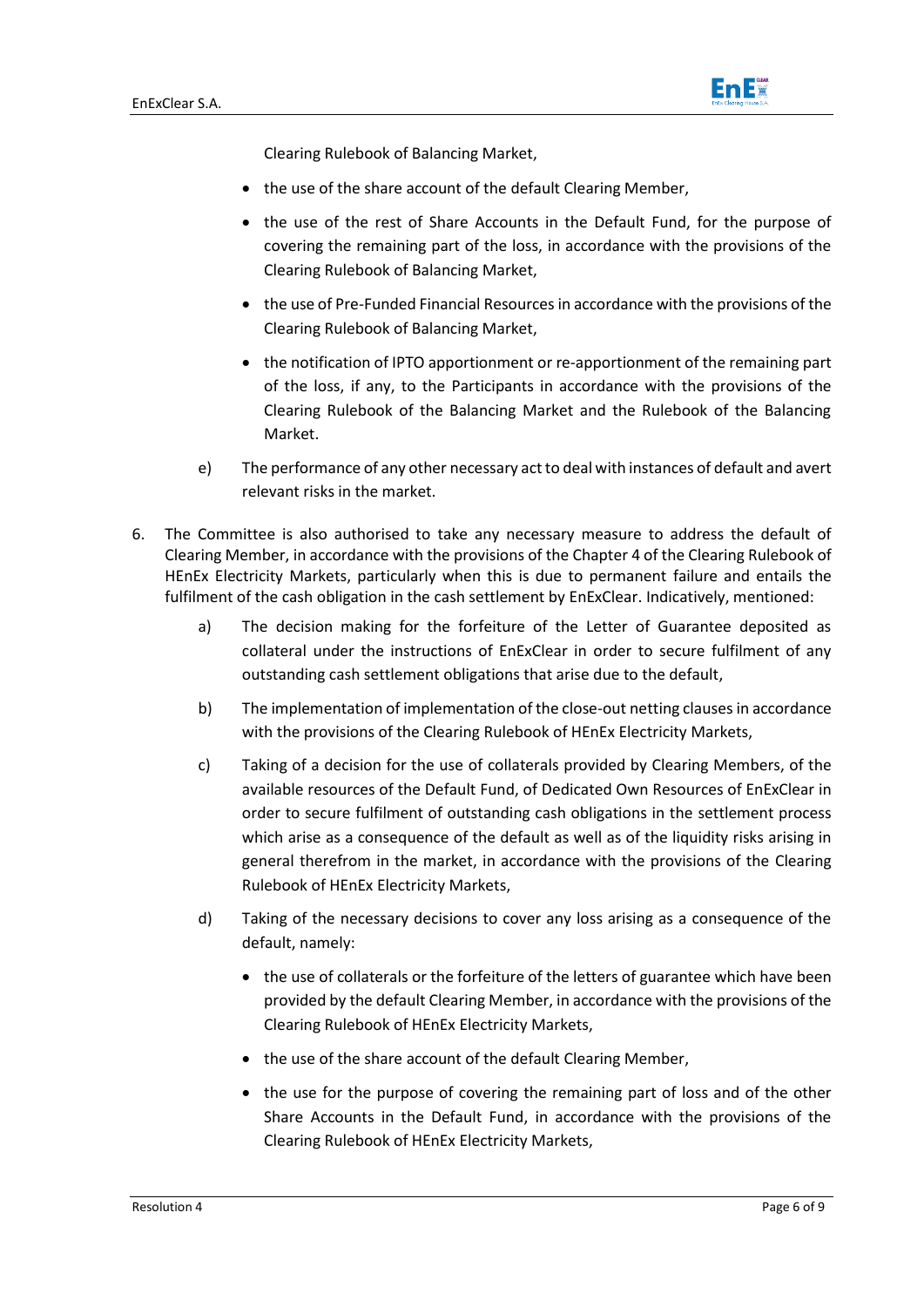

- the use of the Dedicated Own Resources of EnExClear,
- e) The performance of any other necessary act to deal with instances of default and avert relevant risks in HEnEx Electricity markets.
- 7. The Committee is also authorised to take any necessary measure to address the default of Clearing Member, in accordance with the provisions of the Chapter 4 of the Clearing Rulebook of Natural Gas, particularly when this is due to permanent failure and entails the fulfilment of the cash obligation in the cash settlement by EnExClear. Indicatively, mentioned:
	- a) The decision making for the forfeiture of the Letter of Guarantee deposited as collateral under the instructions of EnExClear in order to secure fulfilment of any outstanding cash settlement obligations that arise due to the default,
	- b) The implementation of implementation of the close-out netting clauses in accordance with the provisions of the Clearing Rulebook of Natural Gas,
	- c) Taking of a decision for the use of collaterals provided by Clearing Members, of the available resources of the Default Fund, of Dedicated Own Resources of EnExClear in order to secure fulfilment of outstanding cash obligations in the settlement process which arise as a consequence of the default as well as of the liquidity risks arising in general therefrom in the market, in accordance with the provisions of the Clearing Rulebook of Natural Gas,
	- d) Taking of the necessary decisions to cover any loss arising as a consequence of the default, namely:
		- the use of collaterals or the forfeiture of the letters of guarantee which have been provided by the default Clearing Member, in accordance with the provisions of the Clearing Rulebook of Natural Gas,
		- the use of the share account of the default Clearing Member,
		- the use for the purpose of covering the remaining part of loss and of the other Share Accounts in the Default Fund, in accordance with the provisions of the Clearing Rulebook of Natural Gas,
		- the use of the Dedicated Own Resources of EnExClear,
	- e) The performance of any other necessary act to deal with instances of default and avert relevant risks in Natural Gas.
- 8. The Committee is also authorised to take one or more (either singly or in combination, as appropriate, taking into account each time all the relevant circumstances) of the following measures with respect to a Clearing Member, for which provision is made in according to the procedures described in the Clearing Rulebook of HEnEx Electricity Markets, in the Clearing Rulebook of Natural Gas and in the Clearing Rulebook of the Balancing Market:
	- a) written reprimand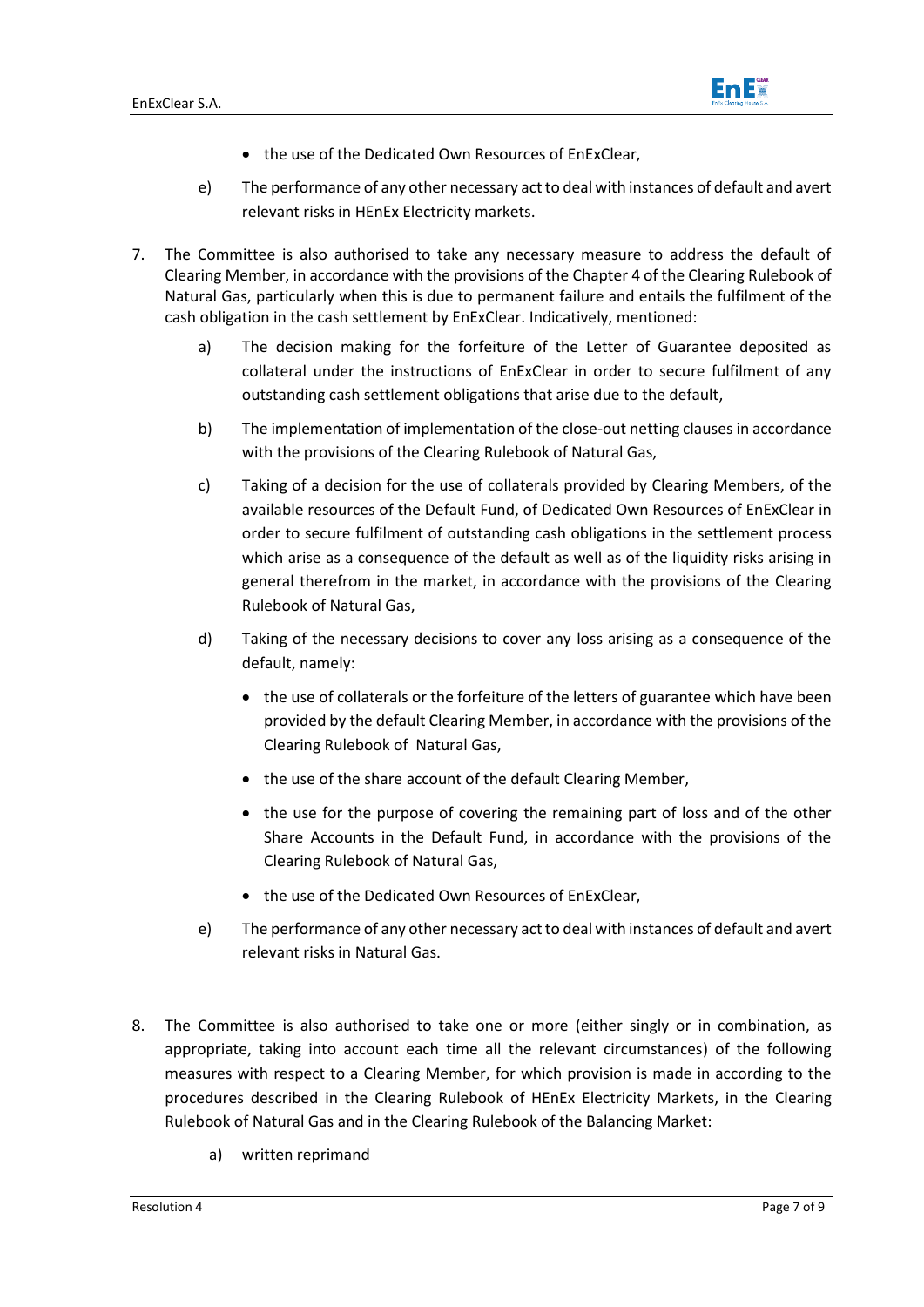

- b) imposition of terms or restrictions on the participation of a Clearing Member in the clearing or settlement of transactions or positions, as for instance to permit the Direct Clearing Member in the Electricity Markets of HEnEx to enter orders and conduct transactions as a Participant only if the Risk from the aforesaid orders is equal to zero (0) for a limited time period which is set by the Committee.
- c) prohibition of Certified Clearer's participation in the clearing process.
- 9. The Committee may be assisted in its work by working groups whose composition, responsibilities and general functioning shall be determined by virtue of its decision.
- 10. The Committee performs its duties as set out above on its own motion. It may also take up a specific issue, under request of the Board of Directors of EnExClear.
- 11. Immediately after decision making in accordance with the above provisions, the Committee shall notify in writing the Board of Directors of EnExClear accordingly.

The conferral of powers on the Committee, in accordance with the terms hereof, does not prejudice the authority of the Board of Directors of EnExClear to take up issues within its purview whenever it deems this necessary, and to decide differently.

#### **2.2.Advisory and recommendatory powers**

1. The Committee may also give its opinion to the Board of Directors of EnExClear or, whenever it deems this necessary, recommend to the Board the decisions making on issues within its purview as set out in section 2.1.

#### **Article 3. Committee's Composition**

- 1. The Committee consists of six members. The following members are hereby appointed:
	- a) The Chief Executive Officer of EnExClear, appointed also as Chairman of the Committee
	- b) The Chief Operating Officer of EnExClear
	- c) The Head / Officer of the Risk Management Department of EnExClear
	- d) The Head / Officer of the Clearing Department of EnExClear
	- e) The Head of Legal and Regulatory Affairs Division of EnExClear
	- f) The Head / Officer of the Unit HEnEX Markets Operation.

with Alternate Members:

- a) Officer of the Risk Management department of EnExClear appointed by the Head of the Department.
- b) Officer of the Clearing department of EnExClear appointed by the Head of the Department.

#### **Article 4. Operation of Committee**